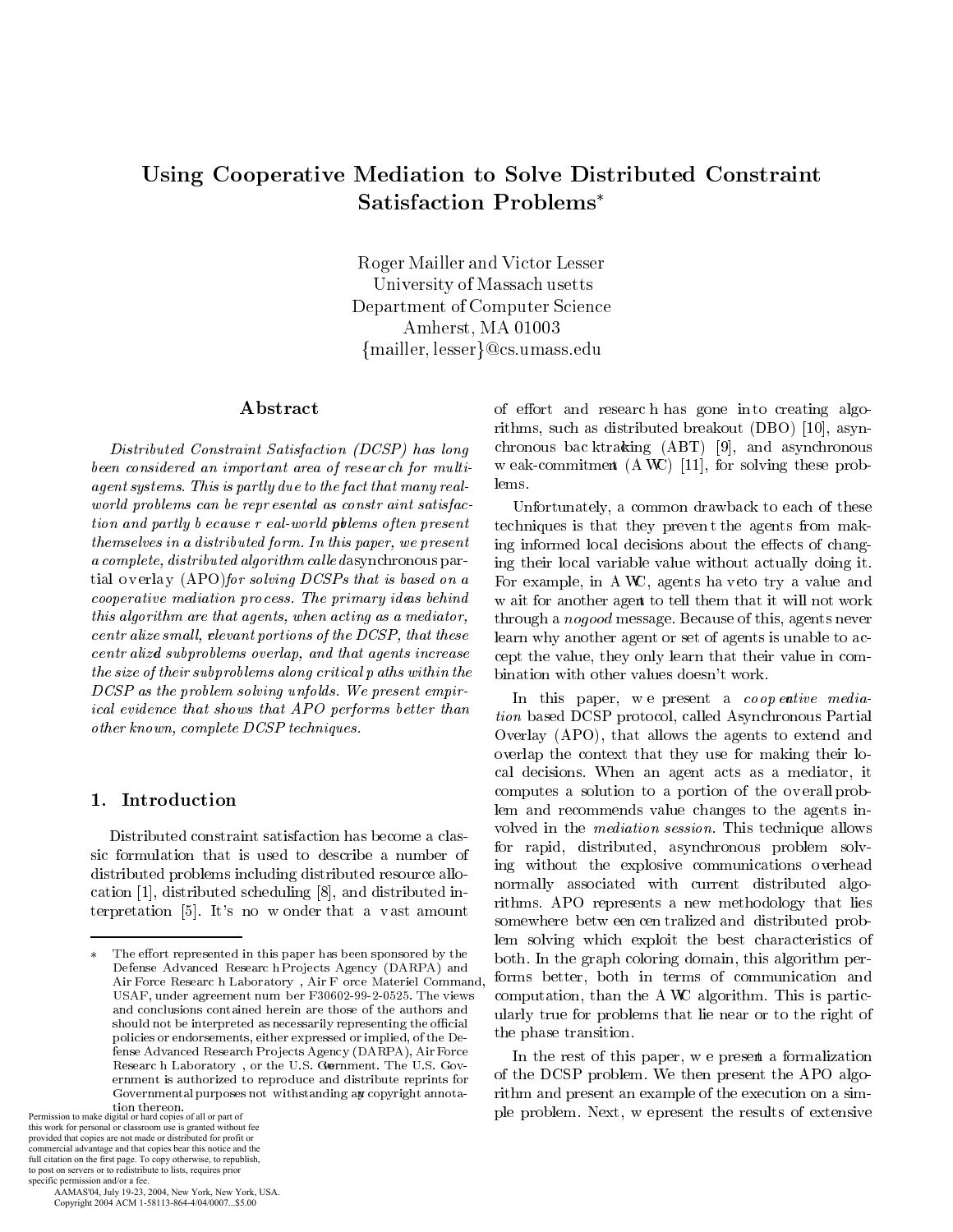```
-

#-
 -

       -
  -
  0

 	
0   -
0
     	-

0
     \alpha \alpha \alpha \gamma and \alpha \alpha \beta \alpha \beta \beta \beta \beta \gamma\sum_{i=1}^{n} \binom{n}{i} \binom{n}{i} \binom{n}{i} \binom{n}{i} \binom{n}{i} \binom{n}{i} \binom{n}{i} \binom{n}{i} \binom{n}{i} \binom{n}{i} \binom{n}{i} \binom{n}{i} \binom{n}{i} \binom{n}{i} \binom{n}{i} \binom{n}{i} \binom{n}{i} \binom{n}{i} \binom{n}{i} \binom{n}{i} \binom{n}{i} \binom{n}{i} \binom{n}{i} \binom{n}{i} \binom{n}{i} \binom{n}{i} \binom{n}{i} \binom{n}{i} \binom{n}{i} \binom{n}{i}\cdots -
0
\frac{1}{2}

              -
 -
0
     \ldots \ldots \ldots \ldots \ldots \ldots \ldots \ldots \ldots \ldots \ldots \ldots\alpha \alpha \alpha \gamma \alpha \beta \alpha \alpha \beta \beta \alpha \alpha \beta \beta \beta \beta

   -
 -

              \lim_{t \to \infty} \frac{1}{t} \sum_{i=1}^{n} \frac{1}{t} \sum_{j=1}^{n} \frac{1}{t} \sum_{i=1}^{n} \frac{1}{t} \sum_{j=1}^{n} \frac{1}{t} \sum_{j=1}^{n} \frac{1}{t} \sum_{i=1}^{n} \frac{1}{t} \sum_{j=1}^{n} \frac{1}{t} \sum_{j=1}^{n} \frac{1}{t} \sum_{j=1}^{n} \frac{1}{t} \sum_{j=1}^{n} \frac{1}{t} \sum_{j=1}^{n} \frac{1}{t} \sum_{j=1}^{n} \frac{1}{tr a contra de la contra de la contra de la contra de la contra de la contra de la contra de la contra de la co
    end if;
     	  -

         -

 -
               0
         -
  -
  0 
  -
0
end do;
```
 and linking.

testing that compares APO with AWC within the com--  ! 4
- \$  some of our conclusions and future directions.

A Constraint Satisfaction Problem (CSP) consists of handle the can-<br>a following: are removed. the following:

- 6 -!
- discrete, finite domains for each of the variables 6 -!
- $\mathbf{a} = \mathbf{b}$  . The second contract  $\mathbf{a} = \mathbf{b}$  ,  $\mathbf{a} = \mathbf{b}$  ,  $\mathbf{b} = \mathbf{c}$  ,  $\mathbf{b} = \mathbf{c}$  ,  $\mathbf{c} = \mathbf{c}$  ,  $\mathbf{c} = \mathbf{c}$  ,  $\mathbf{c} = \mathbf{c}$  ,  $\mathbf{c} = \mathbf{c}$  ,  $\mathbf{c} = \mathbf{c}$  ,  $\mathbf{c} = \mathbf{c}$  ,  $\math$  ---   ,  $\frac{1}{2}$   $\frac{1}{2}$   $\frac{1}{2}$   $\frac{1}{2}$   $\frac{1}{2}$   $\frac{1}{2}$   $\frac{1}{2}$   $\frac{1}{2}$   $\frac{1}{2}$   $\frac{1}{2}$   $\frac{1}{2}$   $\frac{1}{2}$   $\frac{1}{2}$   $\frac{1}{2}$   $\frac{1}{2}$   $\frac{1}{2}$   $\frac{1}{2}$   $\frac{1}{2}$   $\frac{1}{2}$   $\frac{1}{2}$   $\frac{1}{2}$   $\frac{1}{2}$  assignments of the variables satisfies the constraint.

The problem is to find an assignment an 6 -- straints in  $R$  is satisfied. CSP has been shown to be in the contract of the contract of the contract of the contract of the contract of the contract of the contract of the contract of the contract of the contract of the contract of the contract of the contract of the contrac sity. -

In the distributed case  $(DCSP)$ , each agent is assigned one or more variables along with the constraints on their variables. The goal of each agent, from a local perspective, is to ensure that each of the constraints on its vari-  7! ,

- # 
   
  -! " fact, in all but the simplest cases, the goals of the agents  $\blacksquare$  :  $\blacksquare$  ,  $\blacksquare$  ,  $\blacksquare$  ,  $\blacksquare$  ,  $\blacksquare$  ,  $\blacksquare$  ,  $\blacksquare$  ,  $\blacksquare$  ,  $\blacksquare$  ,  $\blacksquare$  ,  $\blacksquare$  ,  $\blacksquare$  ,  $\blacksquare$  ,  $\blacksquare$  ,  $\blacksquare$  ,  $\blacksquare$  ,  $\blacksquare$  ,  $\blacksquare$  ,  $\blacksquare$  ,  $\blacksquare$  ,  $\blacksquare$  ,  $\blacksquare$  ,  $\blacksquare$  ,  $\blacksquare$  -  

   $\mathbf{H}$  . The contract of the contract of the contract of the contract of the contract of the contract of the contract of the contract of the contract of the contract of the contract of the contract of the contract of th

this work for personal or classroom use is granted without fee provided that copies are not made or distributed for profit or commercial advantage and that copies bear this notice and the full citation on the first page. To copy otherwise, to republish, to post on servers or to redistribute to lists, requires prior specific permission and/or a fee.

 AAMAS'04, July 19-23, 2004, New York, New York, USA. Copyright 2004 ACM 1-58113-864-4/04/0007...\$5.00

```
when received (\mathbf{ok}^2, (x_j, p_j, d_j, m_j)) do
    \alpha p \alpha are \alpha y is \alpha in \alpha in \alpha in \alpha in \alpha in \alpha in \alpha in \alpha in \alpha
  -
0
end do;
procedure chec kagen tview
-
                                       
    \cdots . The set of \cdots is a set of \cdots in the set of \cdotsm'_i \leftarrow hasConflict(x_i);-
0 \begin{array}{l} \mathbf{if} \ m_i' \ \text{and} \ \neg \exists_j (p_j > p_i \land m_j == \textbf{true})\ \ \mathbf{if} \ \exists (d_i' \in D_i) \ (d_i \cup agent\_view \ \text{does not conflict}) \end{array} 	2 -
 , ,-
  	-

            a_i \leftarrow a_i;<br>send (\mathbf{ok?}, (x_i, p_i, d_i, m_i)) to all x_i \in agent\_view;0
       else
        do mediate;
    eise II m_i \neq m_im_i \leftarrow m_i;
        \sim . \sim , \sim , \sim , \sim , \sim , \sim , \sim , \sim , \sim , \sim , \sim , \sim , \sim , \sim , \sim , \sim , \sim , \sim , \sim , \sim , \sim , \sim , \sim , \sim , \sim , \sim , \sim , \sim , \sim , \sim , \simend if:

  -
 0
```
- 
 - 
-  -

 $R_i(x_{i1}, x_{i2})$ . It is fairly easy to extend our approach to "  & 
 - \$  selves to the case where each agent is assigned a single variable and is given kno wledge of the constraints on that variable. Since each agent is assigned a single  $\mathbf{A}$  , and the set of  $\mathbf{A}$  , and the set of  $\mathbf{A}$  , and  $\mathbf{A}$  , and  $\mathbf{A}$  , and  $\mathbf{A}$ variable it manages. Also, we restrict ourselves to con- - -  \$ handle the case where one or both of these restrictions

### - -

### -

   \$  & ! )  $\mathbf{r} = \mathbf{r} \cdot \mathbf{r}$ Figures 1, 2, 3, 4, and 5 present the basic APO algo-! ) 
 \$& -  -   

 - ! ) -  
  -  
 &\$ graph.

 -     \$    

  ! )  &   $\mathbf{A}$  $\mathbf{A}$  . The contract of  $\mathbf{A}$  is the contract of  $\mathbf{A}$  is the contract of  $\mathbf{A}$  is the contract of  $\mathbf{A}$ Permission to make digital or hard copies for all of the part of the valuable. The media of all or all able is valuable. I like process continues un-As the problem solving unfolds, each agent tries to solve the subproblem it has centralized within its tempt to change the values of the variables within the    7 -! + this cannot be achieved without causing a violation for to the mediator's variable. This process continues un-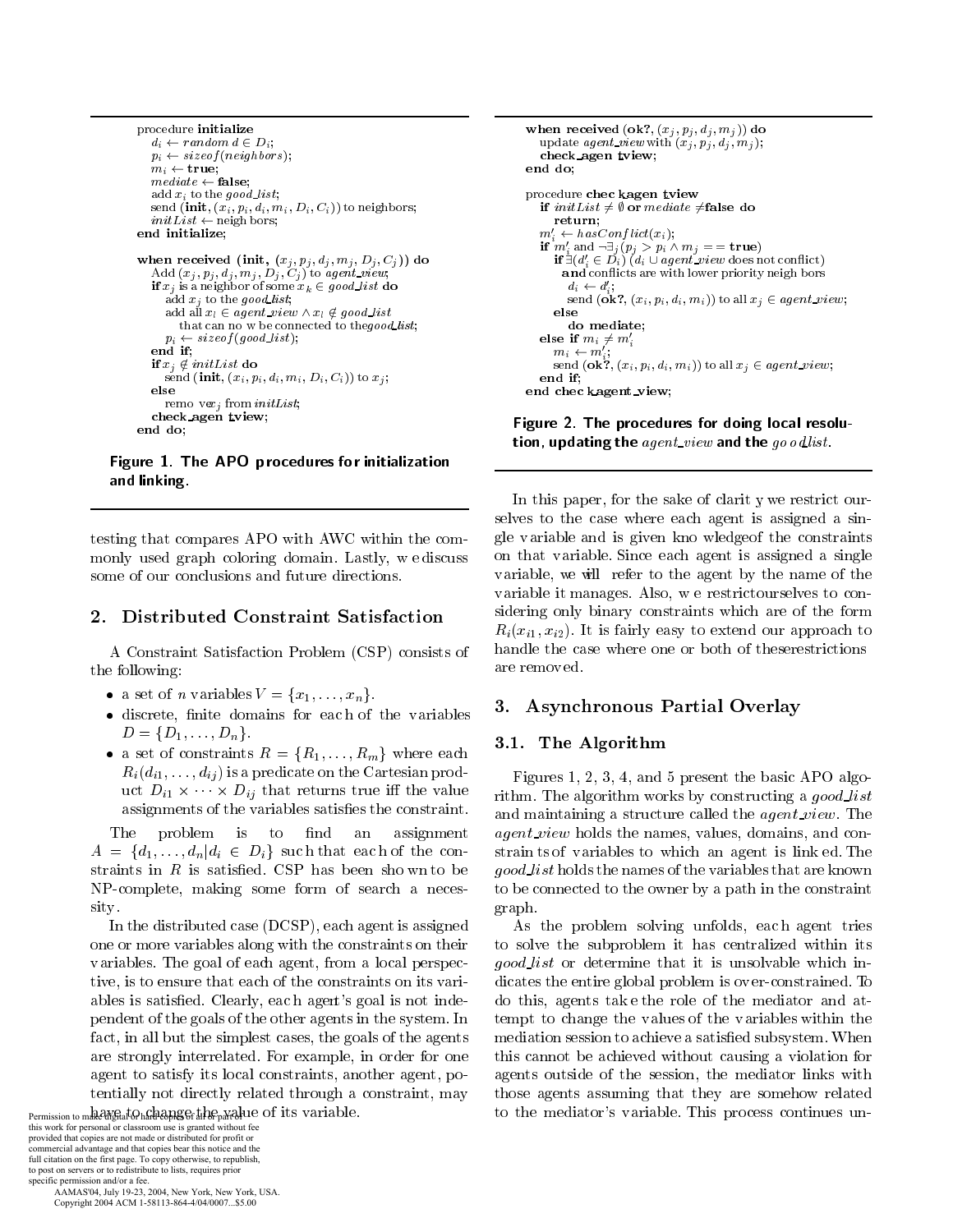```
procedure mediate
      preferences \leftarrow \emptyset;counter \leftarrow 0;
       for eachx_i \in good\_list do
         send (evaluate?, (x_i, p_i)) to x_i;
         counter++end do;
       mediate \leftarrow true;end mediate;
    when receive (w ait! (x_j, p_j)) do
      update agent_view with (x_j, p_j);
       counter-if counter == 0 do c hoosesolution;
    end do:
    when receive (evaluate, (x_j, p_j, labeled D_j)) do
       record (x_j, labeled D_j) in preferences,
       update agent_view with (x_i, p_i);
       counter-if counter == 0 do c hooses olution:
    end do:
Figure 3. The procedures for mediating a session.
```
til one of the agents finds an unsatisfiable subsystem, or all of the conflicts have been removed.

In order to facilitate the problem solving process, each agent has a dynamic priority that is based on the size of their good\_list (if two agents ha vethe same sized good list then the tie is brok enusing the lexicographical ordering of their names). Priorities are used by the agents to decide who mediates a session when a conflicts arises. Priority ordering is important for two reasons. First, priorities ensure that the agent with the most knowledge gets to make the decisions. This improves the efficiency of the algorithm by decreasing the effects of my opic decision making. Second, priorities improve the effectiveness of the mediation process. Because low er priority agents expect higher priority agents to mediate, they are less likely to be involved in a session when the mediation request is sent.

3.1.1. Initialization (Figure 1) On startup, the agents are provided with the value (they pick it randomly if one isn't assigned) and the constraints on their variable. Initialization proceeds by having each of the agents send out an "init" message to its neighbors. This initialization message includes the variable's name  $(x_i)$ , priority  $(p_i)$ , current value $(d_i)$ , the agent's desire to mediate  $(m_i)$ , domain  $(D_i)$ , and constraints  $(C_i)$ . The array *init List* records the names of the agents that initialization messages have been sent to, the reason for which will become immediately apparent.

When an agent receives an initialization message (either during the initialization or through a later link request), it records the information in its *agent\_view* and adds the variable to the good list if it can. An variable is Permission to make hatard hard-ha + he-gand list if it is a neighbor of another

this work for personal or classroom use is granted without fee<br>provided that copies are not made or distributed for profit or commercial advantage and that copies bear this notice and the full citation on the first page. To copy otherwise, to republish, to post on servers or to redistribute to lists, requires prior specific permission and/or a fee.

AAMAS'04, July 19-23, 2004, New York, New York, USA. Copyright 2004 ACM 1-58113-864-4/04/0007...\$5.00

```
procedure choose_solution
  select a solution susing a Branch and Bound search that:
        1. satisfies the constrain ts between agents in the good_list
       2. minimizes the violations for agents outside of the session
   \mathbf{if} \neg \exists s \text{ that satisfies the constraints } \mathbf{do}broadcast no solution.
  for each x_i \in agent\_view do
      \mathbf{if}\, x_j \in {p}{r}{e}{f}{e}{r}{e}{r}{\epsilon}{r}{s} do
        \mathbf{if} d'_{i} \in s violates an x_{k} and x_{k} \notin agent\_view do
            send (init, (x_i, p_i, d_i, m_i, D_i, C_i)) to x_k;
            add\boldsymbol{x}_k to initListend if.
        send (accept!, (d'_i, x_i, p_i, d_i, m_i)) to x_i;
        update agent_view for x_ielse
        send (\mathbf{ok?}, (x_i, p_i, d_i, m_i)) to x_j;
      end if:
  end do;
  mediate \leftarrow false;check_agen tview;
end choose_solution;
```
Figure 4. The procedure for choosing a solution during an APO mediation.

variable already in the list. This ensures that the graph created by the variables in the good list always remains connected, which focuses the agent's internal problem solving on variables which it knows it has an interdependency with. The *initList* is then checked osee if this message is a link request or a response to a link request. If an agent is in the *init List*, it means that this message is a response, so the agent removes the name from the *initList* and does nothing further. If the agent is not in the *initList* then it means this is a request, so a response "init" is generated and sent.

It is important to note that the agents contained in the *good\_list* are a subset of the agents contained in the *agent\_view*. This is done to maintain the integrity of the *good list* and allow links to be bidirectional. To understand this point, consider the case when single agen t has repeatedly mediated and has extended its local subproblem down a long path in the constraint graph. As it does so, it links with agents that may have a very limited view and therefore are unaw are of their indirect connection to the mediator. In order for the link to be bidirectional, the receiver of the link request has to store the name of the requester, but cannot add them to their good\_list un til a path can be identified.

3.1.2. Checking the agent view (Figure 2) After the agents receive all of the initialization messages they are expecting, they execute the checkagent-view procedure. In this procedure, the current *agent\_view* (which con tains the assigned, known variable values) is checked to identify conflicts betwe en the ariable owned by the agent and its neighbors. If, during this check, an agent finds a conflict with one or more of its neighbors and has not been told by a higher priority agent that they want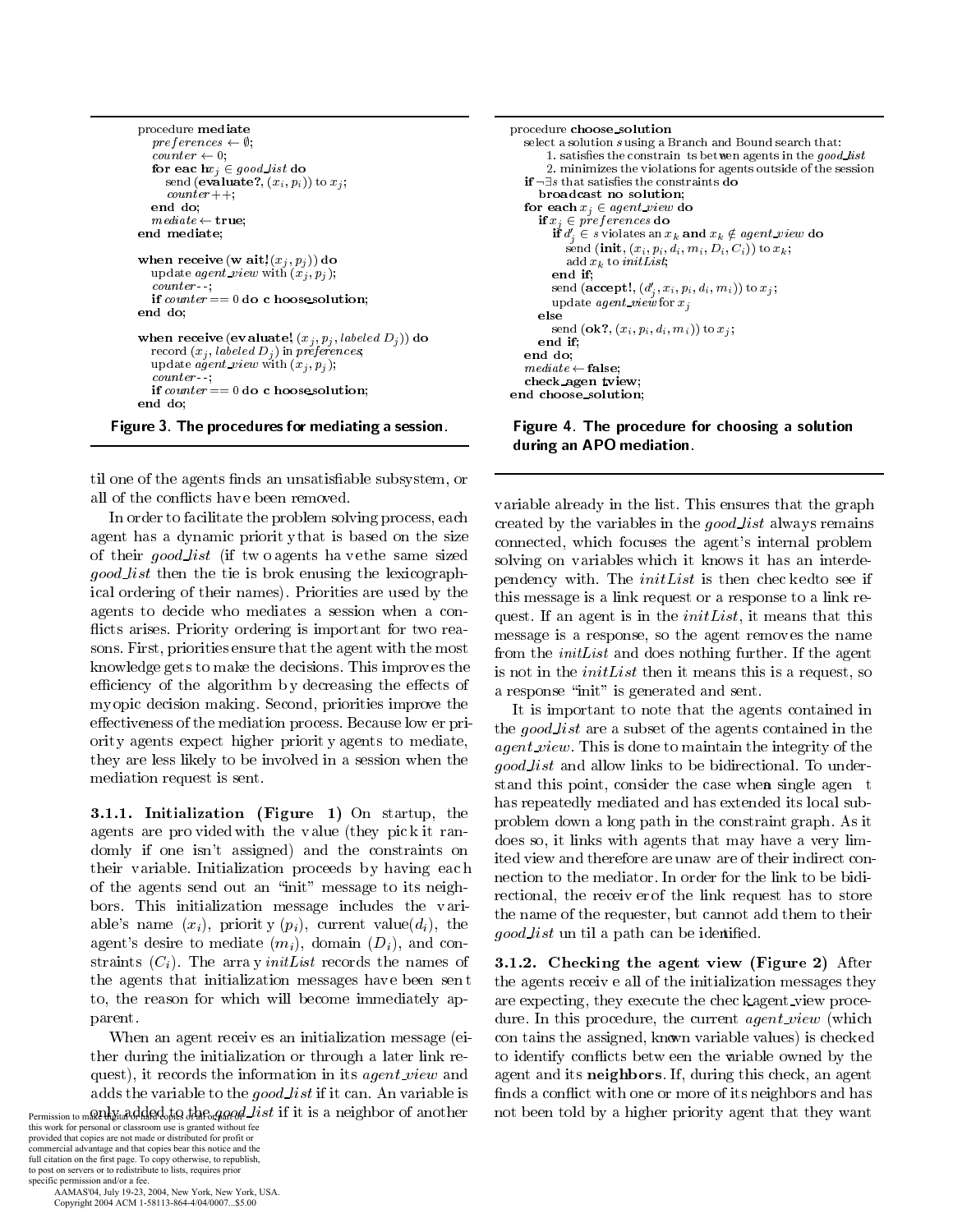```
when received (evaluate?, (x_j, p_j)) do
  m_j \leftarrow \textbf{true};if mediate == true or \exists_k (p_k > p_j \wedge m_k == true) do
     send (w ait}(x_i, p_i));
  else
     mediate \leftarrow truelabel each d \in D_i with the names of the agents
       that w ould be violated by setting d_i \leftarrow \tilde{d};
     send (evaluate!, (x_i, p_i, labeled D_i));
  end if:
end do:
when received (accept!, (d, x_i, p_i, d_i, m_i)) do
  d_i \leftarrow d:
  mediate \leftarrow false;send (ok?, (x_i, p_i, d_i, m_i)) to all x_j in agent_view;
  update agent_view with (x_j, p_j, d_j, m_j);
  chec kagen tview;
end do:
```
Figure 5. Procedures for receiving a session.

to mediate, it assumes the role of the mediator.

An agent can tell when a higher priority agent wan ts to mediate because of the  $m_i$  flag mentioned in the previous section. Whenever an agent checks its *agent\_view*, it recomputes the value of this flag based on whether or not it has existing conflicts with its neighbors. When this flag is set to **true** it indicates that the agent wishes to mediate if it is given the opportunity. This mechanism acts like a two-phase commit protocol, commonly seen in database systems, and ensures that the protocol is live-lock and dead-lock free.

As the mediator, an agent first attempts to rectify the conflict(s) by changing its own variable. This simple, but effective technique preven ts sessions from occurring unnecessarily, which stabilizes the system and saves message and time. If the mediator finds a value that removes the conflict, it makes the c hange and sends out an "ok?" message to the agents in its *agent\_view*. If it cannot find a non-conflicting value, it starts a mediation session. An "ok?" message is similar to an "init" message, in that it contains information about the priority current value, etc. of a variable.

3.1.3. Mediation (Figures 3, 4, and 5) The most complex and certainly most interesting part of the protocol is the mediation. As was previously mentioned in this section, an agent decides to mediate if it is in conflict with one of its neighbors and is not expecting a session request from a higher priority agent. The mediation starts with the mediator sending out "evaluate?" messages to each of the agents in its good list. The purpose of this message is two-fold. First, it informs there ceiving agent that a mediation is about to begin and tries to obtain a lock from that agent. This lock, referred to as *mediate* in the figures, prev ents the agent from engaging in two sessions simultaneously or from doing a local Permission to make algum & hard are called in ting to the course of a session. The second

this work for personal or classroom use is granted without fee<br>provided that copies are not made or distributed for profit or commercial advantage and that copies bear this notice and the full citation on the first page. To copy otherwise, to republish, to post on servers or to redistribute to lists, requires prior specific permission and/or a fee.

AAMAS'04, July 19-23, 2004, New York, New York, USA. Copyright 2004 ACM 1-58113-864-4/04/0007...\$5.00

purpose of the message is to obtain information from the agent about the effects of making them change their local value. This is a key point. By obtaining this information, the mediator gains information about variables and constraints outside of its local view without having to directly and immediately link with those agents. This allows the mediator to understand the greater impact of its decision and is also used to determine how to extend its view once it makes its final decision.

When an agent receives a mediation request, it will respond with either a "wait!" or "evaluate!" message. The "wait" message indicates to the requester that the agent is currently involved in a session or is expecting a request from a agent of higher priority than the requester. If the agent is available, it labels each of its domain elements with the names of the agents that it would be in conflict with if it w ere asked totake that value. In the graph coloring domain, the labeled domain can never exceed  $O(|D_i| + n)$ . This information is returned in the "ev aluate!" message. It should be noted that the agents need not return all of the names if for security reasons they wish not to. This may effect the completeness of the algorithm, because, in the worst case, the completeness relies on one or more of the agents eventually centralizing the entire problem, but does provides some degree of autonomy and privacy to the agents.

When the mediator has received either a "wait!" or "evaluate!" message from all of the agents that it has sent a request to (which it determines by using the *counter* variable), it chooses a solution. Agents that sent a "wait!" message are dropped from the mediation, but the mediator attempts to fix whatever problems it can based on the information it receives from the agents in the session.

Currently, solutions are generated using a Branch and Bound search [3] where all of the constraints must be satisfied and the number of outside conflicts is minimized (like the min-conflict heuristic [7]). The search is also done using the current value assignments as the first branch in the search. These heuristics, when combined together, form a lock and key mechanism that simultaneously exploits the work that was previously done by other mediators and acts to minimize the number of changes in those assignments. As will be presented in section 4, these simple feed-forward mechanisms, combined with the limited centralization needed to solve satisfiability problems, account for considerable improvements in the algorithms runtime performance.

When no satisfying assignments are found, the agent announces that the problem is unsatisfiable and the algorithm terminates. Once the solution is chosen, "accept!" messages are sent to the agents in the session, who, in turn, adopt the proposed answer.

The mediator also sends "ok" messages to the agents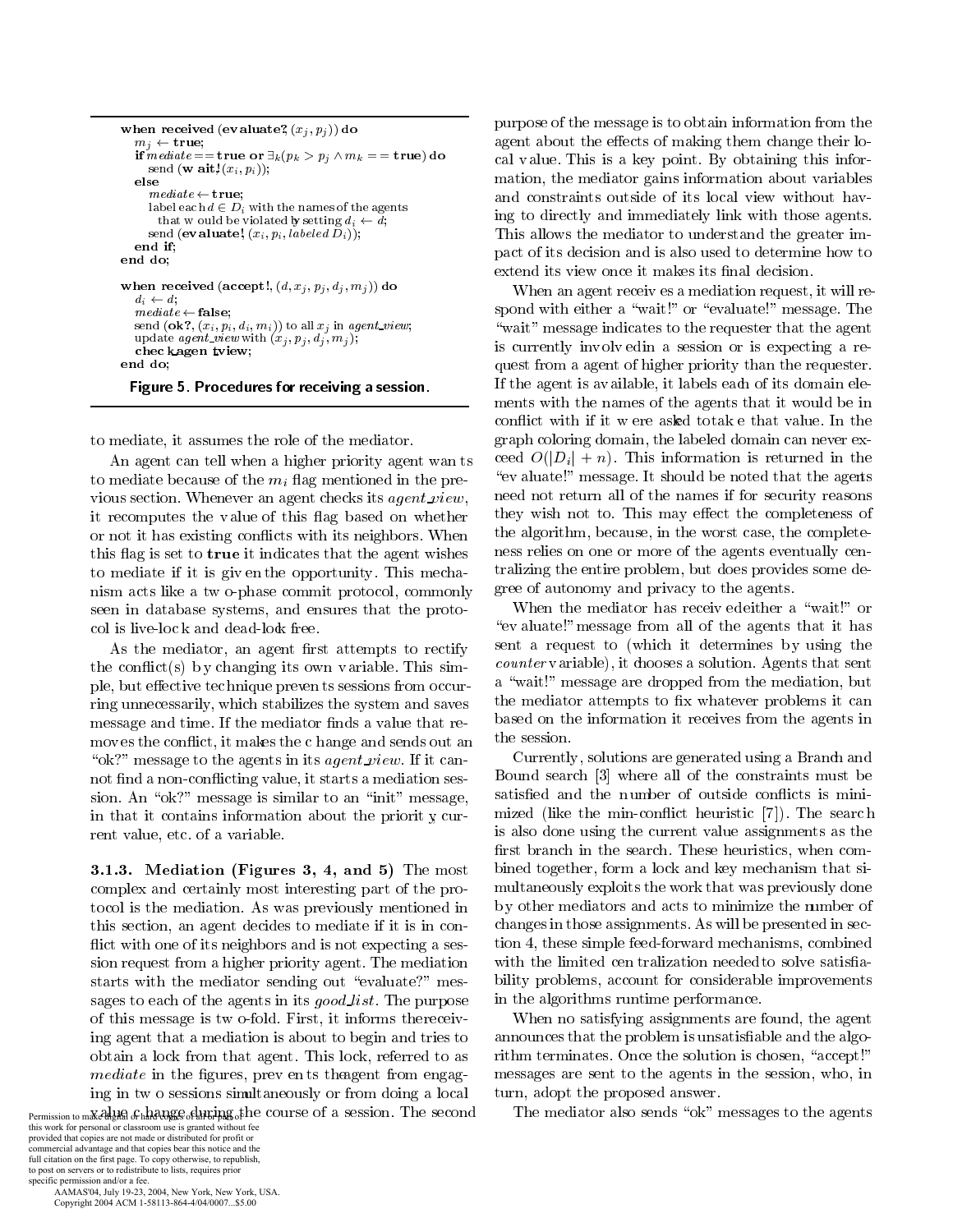



(b) After ND3 Mediates



(c) After ND1 Mediates

### Figure 6. An example of a 3-coloring problem with 6 nodes and 9 edges.

that are in its *agent\_view*, but for whatever reason w ere not in the session. This simply keeps those agents' *agent\_views* up-to-date, which is important for determining if a solution has been reached. Lastly, using the information provided to it in the "evaluate!" messages, the mediator sends "init" messages to any agent that is outside of its *agent\_view*, but it caused conflict for by choosing a solution. This "linking" step extends the mediators view along paths that are likely to be critical to solving the problem or iden tifying an over-constrained condition. This step also ensures the completeness of the

Permission to make agital GO and copies of all or part of this work for personal or classroom use is granted without fee<br>provided that copies are not made or distributed for profit or commercial advantage and that copies bear this notice and the full citation on the first page. To copy otherwise, to republish, to post on servers or to redistribute to lists, requires prior specific permission and/or a fee.

AAMAS'04, July 19-23, 2004, New York, New York, USA. Copyright 2004 ACM 1-58113-864-4/04/0007...\$5.00

#### $3.2.$ An Example

Consider the 3-coloring problem presented in figure  $6(a)$ . In this problem, there are 8 agents, each with a variable and 12 edges or constraints bet w een them. Because this is a 3-coloring problem, each variable can only be assigned one of the three available colors {Black, Red, or Blue. The goal is to find an assignment of colors to the variables such that no two variables, connected by an edge, have the same color.

In this example, three constraints are in violation:  $(ND0, ND1), (ND1, ND3), and (ND6, ND7).$  Follo wing the algorithm, upon startup each agent adds itself to its *good\_list* and sends an "init" message to its neighbors. Upon receiving these messages, the agents add each of their neighbors to their good list because they are able to identify a shared constraint with themselves.

Once the startup has been completed, each of the agents checks its *agent\_view*. ND0, ND1, ND3, ND6 and ND7 find that they have conflicts. ND0 (priority 3) waits for ND1 to mediate (priority 5). ND6 and ND7, both priority 4, wait for ND3 (priority 5). ND1, having an equal number of agents in its *good\_list*, but a lower lexicographical order, also waits for ND3 to start a mediation. ND3, knowing it is higher priority, first checks to see if it can resolve its conflict by changing its value, which in this case, it cannot. ND3 starts a session that in volves ND1, ND5, ND6, and ND7. It sends each of them an "ev aluate?" message.

When each of the agents in the mediation receives the "ev aluate?" message, they label their domain elements with the names of the variables that they would be in conflict with as a result of adopting that value. They each send ND3 an "evaluate!" message with this information. The following are the labeled domains for each of the agents

- ND1 Black conflicts with ND2; Red conflicts with ND0 and ND3; Blue conflicts with ND4
- ND5 Black causes no conflicts; Red conflicts with ND3; Blue causes no conflicts
- ND6 Black conflicts with ND7; Red conflicts with ND3; Blue conflicts with ND4
- ND7 Black conflicts with ND6; Red conflicts with ND3: Blue conflicts with ND4

Once all of the responses are received, the mediator, ND3, conducts a branch and bound search that attempts to find a satisfying assignment to the problem that minimizes the amount of conflict that would be created outside of the mediation. If it cannot find at least one satisfying assignment, it broadcasts that a solution cannot be found. In the example, it chooses change ND5's color to Red, ND7's color to Red, and its own color to Blue. ND3 cannot solve the conflict between ND0 and ND1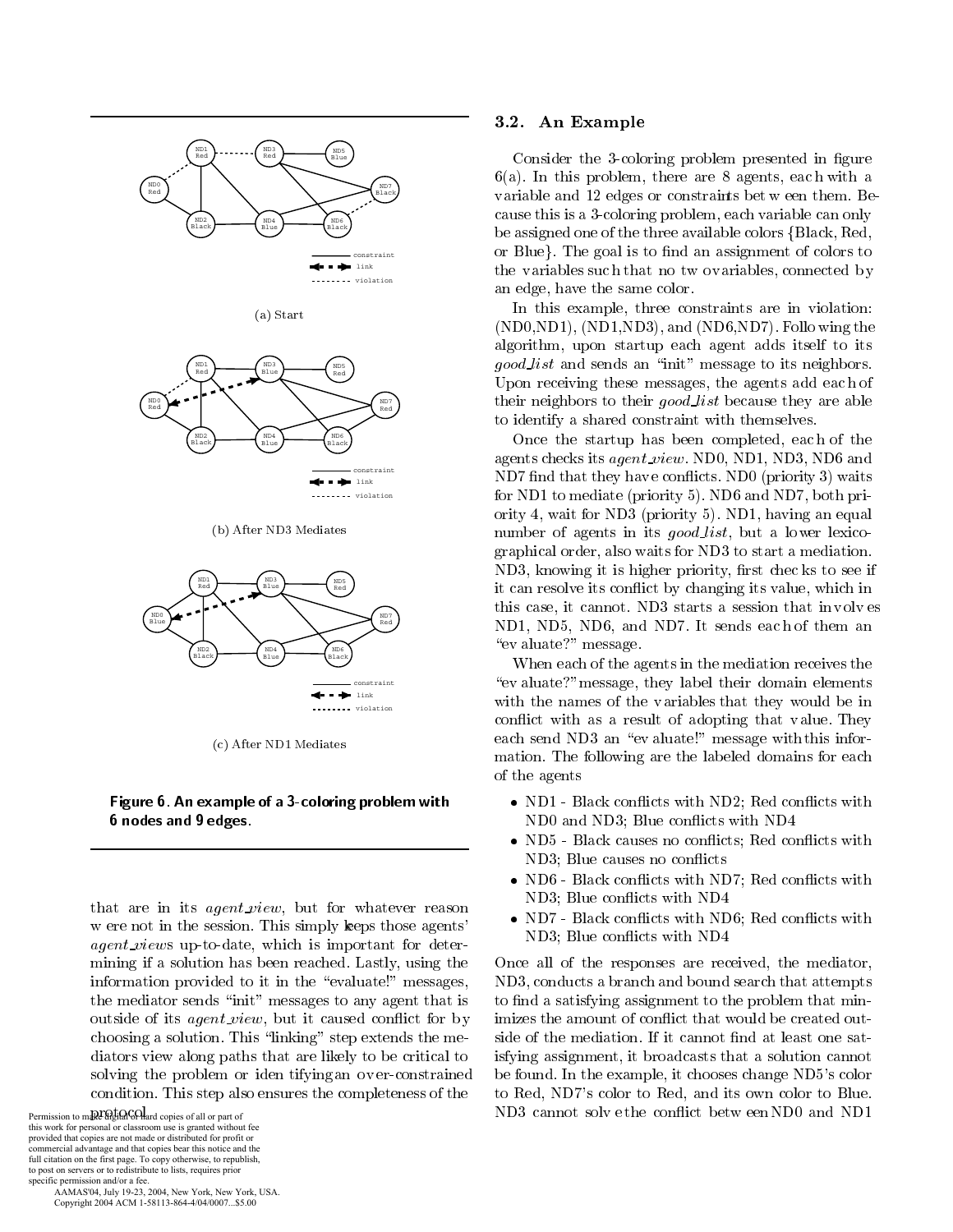by making these changes, so it links with ND0, leaving the problem in the state shown in figure  $6(b)$ . Note that when this happens, ND3 adds ND0 to its good list and vice versa.

ND1, ND5, ND6 and ND7 inform the agents in their *agent\_view* of their new values, then check for conflicts. This time, ND0 and ND1 notice that their values are in conflict. ND1, have a higher priority, becomes the mediator and mediates a session with ND0, ND2, ND3, and ND4. Following the protocol, ND1 sends out the "evaluate?" messages and the receiving agents label and respond. The following are the labeled domains that are returned:

- ND0 Black conflicts with ND2; Red conflicts with ND1; Blue causes no conflicts
- ND2 Black cause no conflicts; Reconflicts with ND0 and ND1; Blue conflicts with ND4
- ND3 Black conflicts with ND6; Red conflicts with ND1, ND5, and ND7; Blue causes no conflicts
- ND4 Black conflicts with ND2 and ND6; Red conflicts with ND1 and ND7; Blue causes no conflicts

ND1, after receiving these messages, conducts its search and a solution that solve its subproblem. It chooses to change the color of ND0 to Blue. ND0, ND1, ND2, ND3, and ND4 check their *agent\_view* and find no conflicts, so the problem is solved (see figure  $6(c)$ ).

### 3.3. Soundness and Completeness

The proofs of APO's soundness and completeness are quite lengthy, so for simplicity, we refer the reader to [6] for their full details. Below are the main ideas that are used in them.

- If at anytime an agent iden tifies a constraint subgraph that is not satisfiable, it announces that the problem cannot be solved. Half of the soundness.
- If a constraint violation exists, someone will try to fix it. The protocol is dead-lock free. The other half of the soundness.
- Eventually in the worst case, one or more of the agents will cen tralize the entire problem and will derive a solution, or report that no solution exists. This ensures completeness.

## 4. Evaluation

T o test the APO algorithm, we implemented the AWC and APO algorithms and conducted experiments in the distributed 3-coloring domain. The particular AWC  $\ast$ gorithm we implemented can be found in [11] which includes the resolvent mogood learning mechanism de-Permission to make the head than  $\frac{1}{2}$  and  $\frac{1}{2}$  with  $\frac{1}{2}$  and ucted 3 sets of experiments.

this work for personal or classroom use is granted without fee<br>provided that copies are not made or distributed for profit or commercial advantage and that copies bear this notice and the full citation on the first page. To copy otherwise, to republish, to post on servers or to redistribute to lists, requires prior specific permission and/or a fee.

AAMAS'04, July 19-23, 2004, New York, New York, USA. Copyright 2004 ACM 1-58113-864-4/04/0007...\$5.00



(b) Messages

Figure 7. Cycles and messages needed to solve satisfiable, low-density 3-coloring problems by AWC and APO.

In the first set of experiments, following the experimental setup presented in [11], we created solvable graph instances with  $m = 2.0n$  (low-density) and  $m = 2.7n$  (high-density) according to the method presented in [7]. We generated 10 random graph for  $n =$  $15, 30, 45, 60, 75, 90$  and for each instance generated 10 initial variable assignments. For each combination of  $n$ and  $m$ , we ran 100 trials making a total of 1800 trials. During this series, we measured the number of messages and cycles used by the algorithms. During a cycle, incoming messages are delivered, the agent is allowed to process the information, and any messages that were created during the processing are added to the outgoing queue to be delivered at the beginning of the next cycle. The actual execution time given to one agent during a cycle varies according to the amount of work needed to process all of the incoming messages. The results from this experiment can be seen in figures 7 and 8.

In the second set of experiments, we created completely random 60 node graphs of various densities from 1.8n to 2.9n. This was done to test the completeness of the algorithms and to verify the correctness of their implementations. For each density value, we generated 200 random graphs each with a single set of initial values. Again, we measured the number of cycles and the number of messages used by each of the algorithms. In total,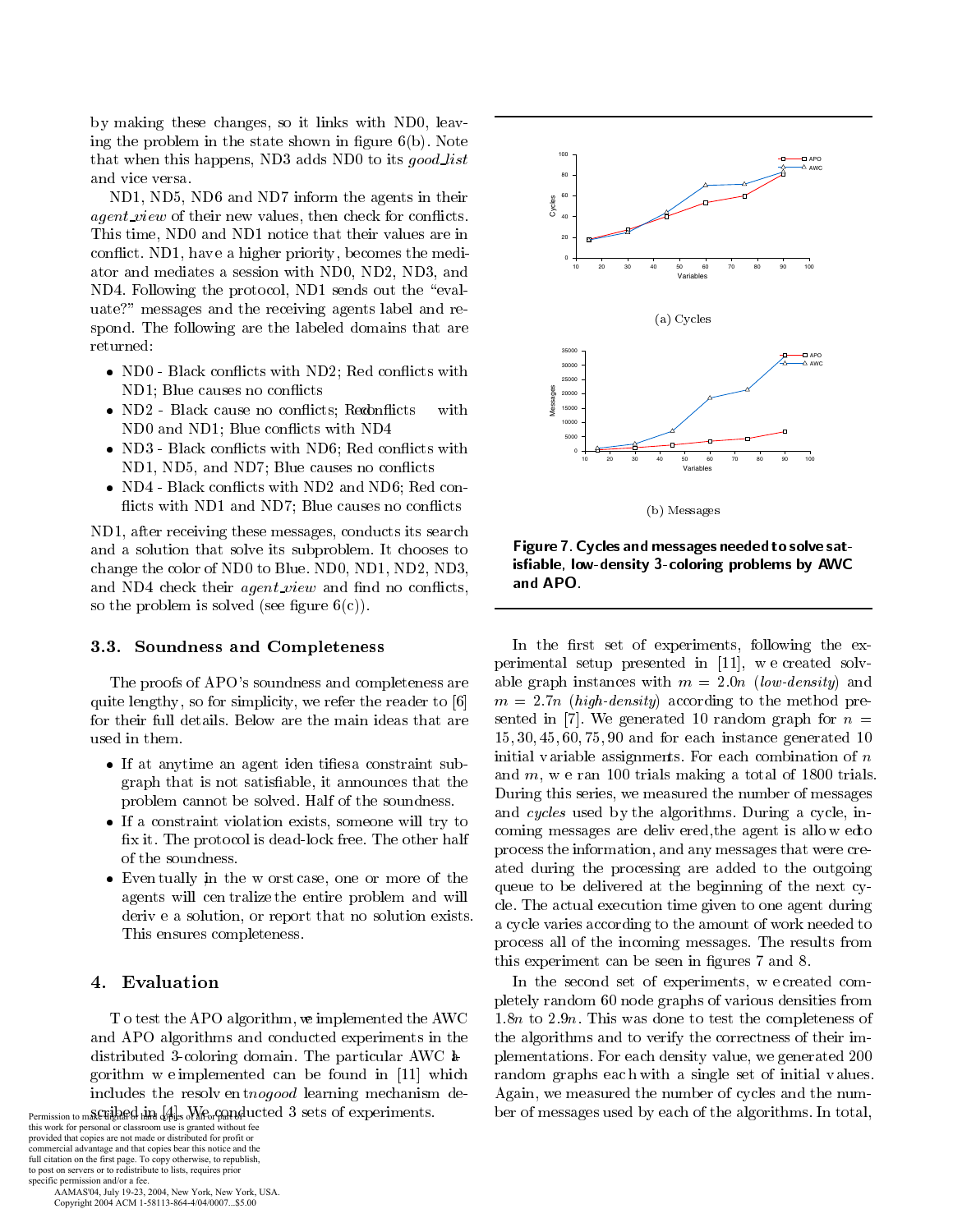

 $\sim$ ,  $\sim$ .  $\sim$ 

Figure 8 . Cycles and messages needed to solve satisfiable, high-density 3-coloring problems by AWC  $\overline{\phantom{a}}$  and 

1400 graphs were generated and tested. We stopped the  $\mathbf{0}$  and  $\mathbf{0}$  and  $\mathbf{0}$  and  $\mathbf{0}$  and  $\mathbf{0}$  and  $\mathbf{0}$  and  $\mathbf{0}$  and  $\mathbf{0}$  and  $\mathbf{0}$  and  $\mathbf{0}$  and  $\mathbf{0}$  and  $\mathbf{0}$  and  $\mathbf{0}$  and  $\mathbf{0}$  and  $\mathbf{0}$  and  $\mathbf{0}$  and  $\mathbf{0}$  and time. The results of these experiments are shown in figures  $9(a)$  and  $9(b)$ .

"  0  \$ 
 pared the serial run time performance of A WC against APO. For these experiments, we again generated ran- $\mathbf{A}$  is a set of  $\mathbf{A}$  . The contract of the contract of  $\mathbf{A}$ of the graph. We generated 25 graphs for the values of  $n = 15, 30, 45, 60$  and the densities of  $d = 2.0, 2.3, 2.7$ , for a total of 300 test cases. To sho w that the performance %  +, \$ of the central solver, we ran a centralized backtracking algorithm on the same graph instances. Although, APO uses the branch and bound algorithm, the bac ktracking algorithm used in this test provides a best case lower bound on the runtime of APO's internal solver.

Each of the programs used in this test was run on an . The set of the set of the set of the set of the set of the set of the set of the set of the set of the set of the set of the set of the set of the set of the set of the set of the set of the set of the set of the set of )  \$ 
-  \$ 
  ing processes. In addition, no computational cost was assigned to message passing because the simulator passes  $\mathbf{a}$  , and a set of  $\mathbf{a}$  , and a set of  $\mathbf{a}$  , and  $\mathbf{a}$  , and  $\mathbf{a}$  , and  $\mathbf{a}$  $\mathbb{R}^n$  . The set of the set of the set of the set of the set of the set of the set of the set of the set of the set of the set of the set of the set of the set of the set of the set of the set of the set of the set of

this work for personal or classroom use is granted without fee provided that copies are not made or distributed for profit or commercial advantage and that copies bear this notice and the full citation on the first page. To copy otherwise, to republish, to post on servers or to redistribute to lists, requires prior specific permission and/or a fee.

 AAMAS'04, July 19-23, 2004, New York, New York, USA. Copyright 2004 ACM 1-58113-864-4/04/0007...\$5.00



Figure 9. Cycles and messages used to solve random, 60 variable problems with AWC and APO.  $\,$ 

 $\alpha$  . The state  $\alpha$  is the state of  $\alpha$  $\mathbf{A}$  and  $\mathbf{A}$  and  $\mathbf{A}$  and  $\mathbf{A}$  and  $\mathbf{A}$  and  $\mathbf{A}$  and  $\mathbf{A}$  and  $\mathbf{A}$  and  $\mathbf{A}$  and  $\mathbf{A}$  and  $\mathbf{A}$  and  $\mathbf{A}$  and  $\mathbf{A}$  and  $\mathbf{A}$  and  $\mathbf{A}$  and  $\mathbf{A}$  and  $\mathbf{A}$  and  $\mathbb{R}^2$  . The contract of the contract of the contract of the contract of the contract of the contract of the contract of the contract of the contract of the contract of the contract of the contract of the contract of the AWC implementation used for these experiments in

 \$ - 7 +, -  8!A \$ % !   : -   $\mathbf{r}$  , and  $\mathbf{r}$  are the contract of the contract of the contract of the contract of the contract of the contract of the contract of the contract of the contract of the contract of the contract of the contract of t  $\blacksquare$  . The contract of the contract of the contract of the contract of the contract of the contract of the contract of the contract of the contract of the contract of the contract of the contract of the contract of the Æ
- +,! )  
 - 
-    pendencies between v ariables and to derivsolutions to them using a centralized search of the partial subproblem. We should mention that the results of the testing on A WC obtained from these experiments agree with those tation.

 $\mathbf{r}$  and  $\mathbf{r}$  and  $\mathbf{r}$  and  $\mathbf{r}$  and  $\mathbf{r}$  and  $\mathbf{r}$  and  $\mathbf{r}$  and  $\mathbf{r}$  and  $\mathbf{r}$  and  $\mathbf{r}$  and  $\mathbf{r}$  and  $\mathbf{r}$  and  $\mathbf{r}$  and  $\mathbf{r}$  and  $\mathbf{r}$  and  $\mathbf{r}$  and  $\mathbf{r}$  and On random, 60 variable instances, APO significantly outperforms A WC on all but the simplest of problems (see figure  $9(a)$ ). The most direct cause of this is  $AWC$ 's poor performance on unsatisfiable problem instances as

 $Permission$  to make  $\frac{1}{2}$  or the digital original order to the specific implies the cell called Solver on graphs farger chan 50 notes. the centralized solver on graphs larger than 30 nodes. In the serial runtime tests, presented in figures  $10(a)$ ,  $10(b)$ , and  $10(c)$ , we also see that APO outperforms A WC. You should note that the scale used for these  $\blacksquare$  . The contract of the contract of the contract of the contract of the contract of the contract of the contract of the contract of the contract of the contract of the contract of the contract of the contract of the